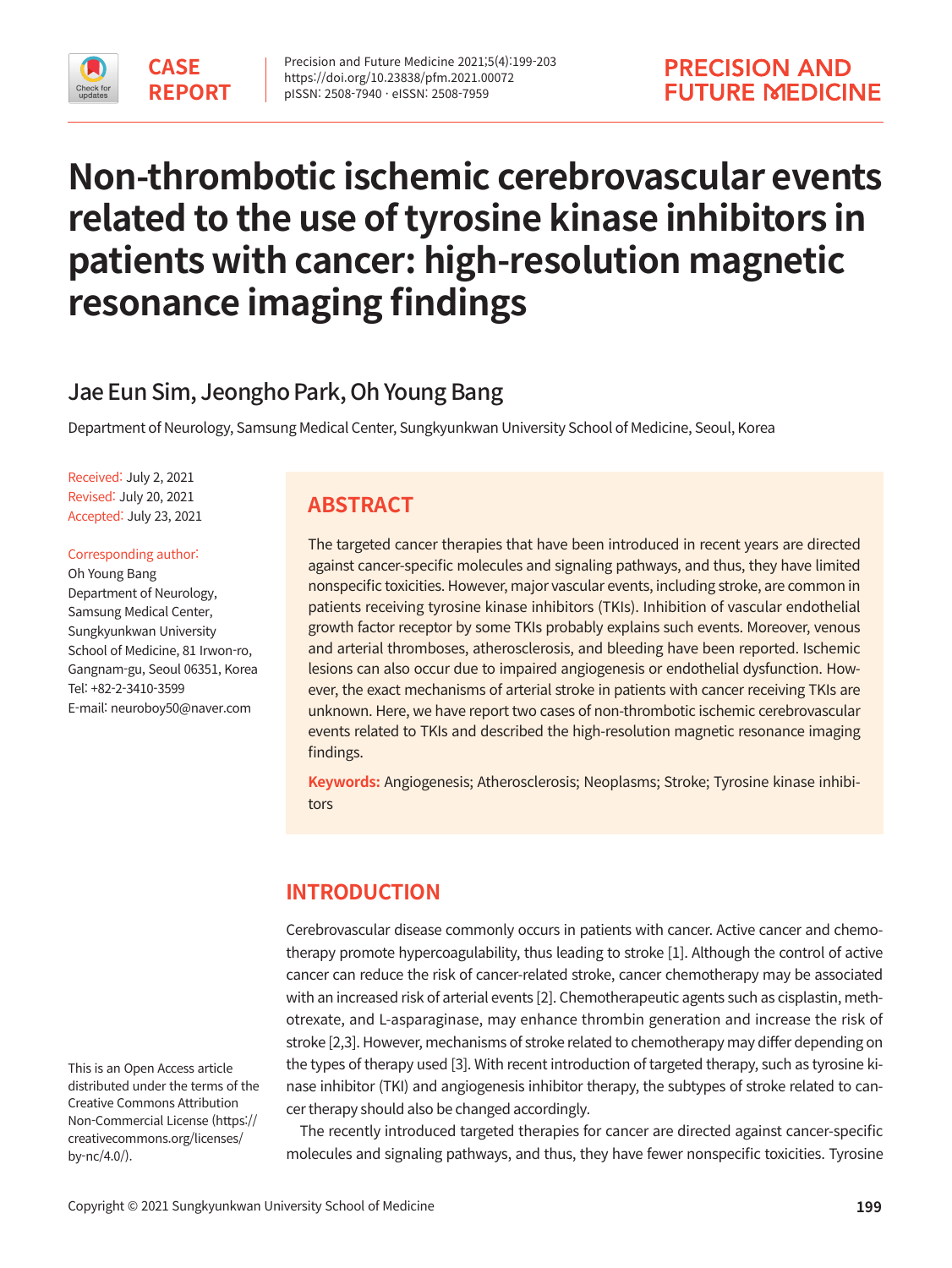#### **PRECISION AND FUTURE MEDICINE** Non-thrombotic ischemic cerebral events related to TKI

kinases are especially important targets because they play vital roles in the modulation of growth factor signaling. Multitargeted TKIs against vascular endothelial growth factor receptor (VEGFR) 1, 2, and 3; fibroblast growth factor receptor (FGFR) 1–4; platelet-derived growth factor receptor (PDGFR) α; RET; and KIT have therapeutic efficacy in some tumors.

TKIs are associated with stroke and transient ischemic attack (TIA) [4]. A meta-analysis of major adverse events in patients treated with TKIs found that arterial events are common [5]. In a randomized trial involving patients with progressive thyroid cancer, arterial, or venous thromboembolic events occurred more frequently in the multi-targeted TKI group than in the placebo group [6]. However, the underlying mechanisms of arterial stroke in patients with cancer receiving TKIs are unknown. Here, we have reported two cases of non-thrombotic stroke related to TKIs and presented the associated high-resolution magnetic resonance imaging (MRI) findings. All patients were provided written informed consent.

## **CASE REPORTS**

#### Case 1

A 51-year-old man visited our hospital with two episodes of dysarthria, each lasting < 1 minute. He had a history of hyperglycemia, for which he was not receiving medications, but no other vascular risk factors. He had been receiving a TKI (nilotinib) for chronic myeloid leukemia for 44 months. MRI of the brain showed no demonstrable acute infarcts, and time-of-flight magnetic resonance angiography revealed stenosis of the left middle cerebral artery (MCA). Work-up for potential cardiac embolic events, including 24-hour telemonitoring and echocardiography, revealed negative findings. The D-dimer level was 0.27 μg/mL.

Brain MRI showed a focal enhancing plaque in the left MCA (Fig. 1). Aspirin and high-intensity statin (atorvastatin 80 mg) were initiated, and nilotinib was switched to dasatinib. The patient's condition was stable, and no recurrence was noted during the 1-year follow-up.

#### Case 2

A 64-year-old man with hypertension and hepatocellular carcinoma (HCC) with peritoneal seeding presented with recurrent cerebral infarcts four times over a period of 3 months (Fig. 2A). He had been receiving a multi-targeted TKI (lenvatinib) for HCC for 7 months. At presentation he experienced left-sided hypoesthesia and weakness, and MRI of the brain showed bilateral thalamic infarctions. The patient was treated with aspirin. One month later, he visited the emergency



Fig. 1. Magnetic resonance angiography revealing left middle cerebral artery stenosis. T1 weighted high-resolution brain magnetic resonance image showing focal enhanced plaque (red arrows) in the left middle cerebral artery.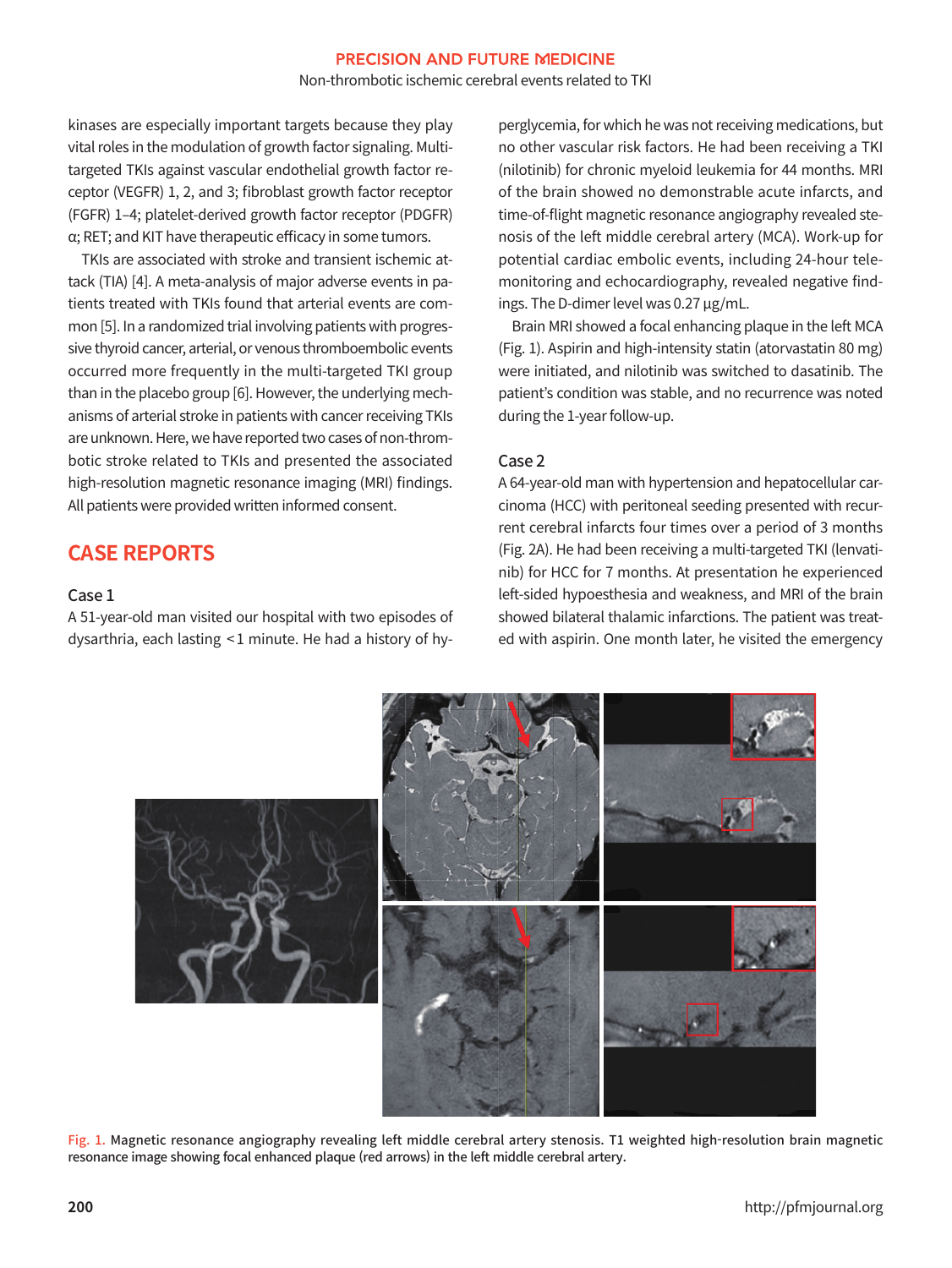Jae Eun Sim, et al.

room for abdominal pain and was diagnosed with pancreatitis. He also complained of worsening left-sided weakness. MRI of the brain showed infarcts in the right posterior limb of the internal capsule and basal ganglia. After 3 weeks, he experienced worsening of left-side hypoesthesia and dysarthria, and a new diffusion-restricted lesion was observed in the right centrum ovale. After 7 weeks, he complained of new right-hand weakness despite treatment with dual antiplatelet agents (aspirin and clopidogrel). MRI of the brain showed a new lesion in the left centrum ovale. Work-up for potential cardiac embolic events, including 24-hour telemonitoring and echocardiography, revealed negative findings. Cerebrospinal fluid examination did not show signs of leptomeningeal seeding and vasculitis. The D-dimer level was 0.39 μg/mL. High-resolution MRI revealed a focal enhancing plaque in the right proximal MCA, suggesting unstable atherosclerotic plaque (Fig. 2B).

## **DISCUSSION**

To the best of our knowledge, this is the first report of highresolution MRI-proven atherosclerotic stroke or TIA related to the use of TKIs. TKI-related adverse events usually develop after > 1 to 2 years of treatment [4,6]. However, a shorter period of exposure to a multi-targeted TKI could be associated with cerebral infarcts, as seen in case 2. Moreover, very frequent strokes shortly after initiation of TKIs suggest a causal relationship between TKI use and cerebrovascular events.

The pathophysiology of TKI-related arterial events is unclear, but it is thought to be multifactorial. TKI induce changes in vessel wall homeostasis and impair proliferation of endothelial cells. Lenvatinib is an oral inhibitor of VEGFR 1, 2, and 3; FGFR 1–4; PDGFR α; RET; and KIT. It primarily inhibits vascular endothelial growth factor (VEGF)-driven angiogenesis (Fig. 3) [3]. Similarly, nilotinib is associated with accelerated atherosclerosis [7]. Nilotinib inhibits several additional kinase targets, including VEGFR 2, in tumor cells (Fig. 3). Nilotinib exerts direct pro-atherogenic and antiangiogenic effects on vascular endothelial cells, including suppression of endothelial cell proliferation, migration, and tube formation. The reason we chose dasatinib over nilotininb in case 1 was because nilotinib, a second-generation BCR/ABL1 TKI, has a higher rate of arterial vascular adverse events than dasatinib [4].

Similarly, angiogenesis inhibitors (such as bevacizumab, a VEGF-A inhibitor), which interfere with these normal process-



Fig. 2. (A) Diffusion-weighted magnetic resonance axial images of the brain showing four consecutive cerebral infarcts over a period of 3 months (year-month-day). (B) T1 weighted high-resolution brain magnetic resonance image showing focal enhanced plaque (red arrow) in the proximal right middle cerebral artery.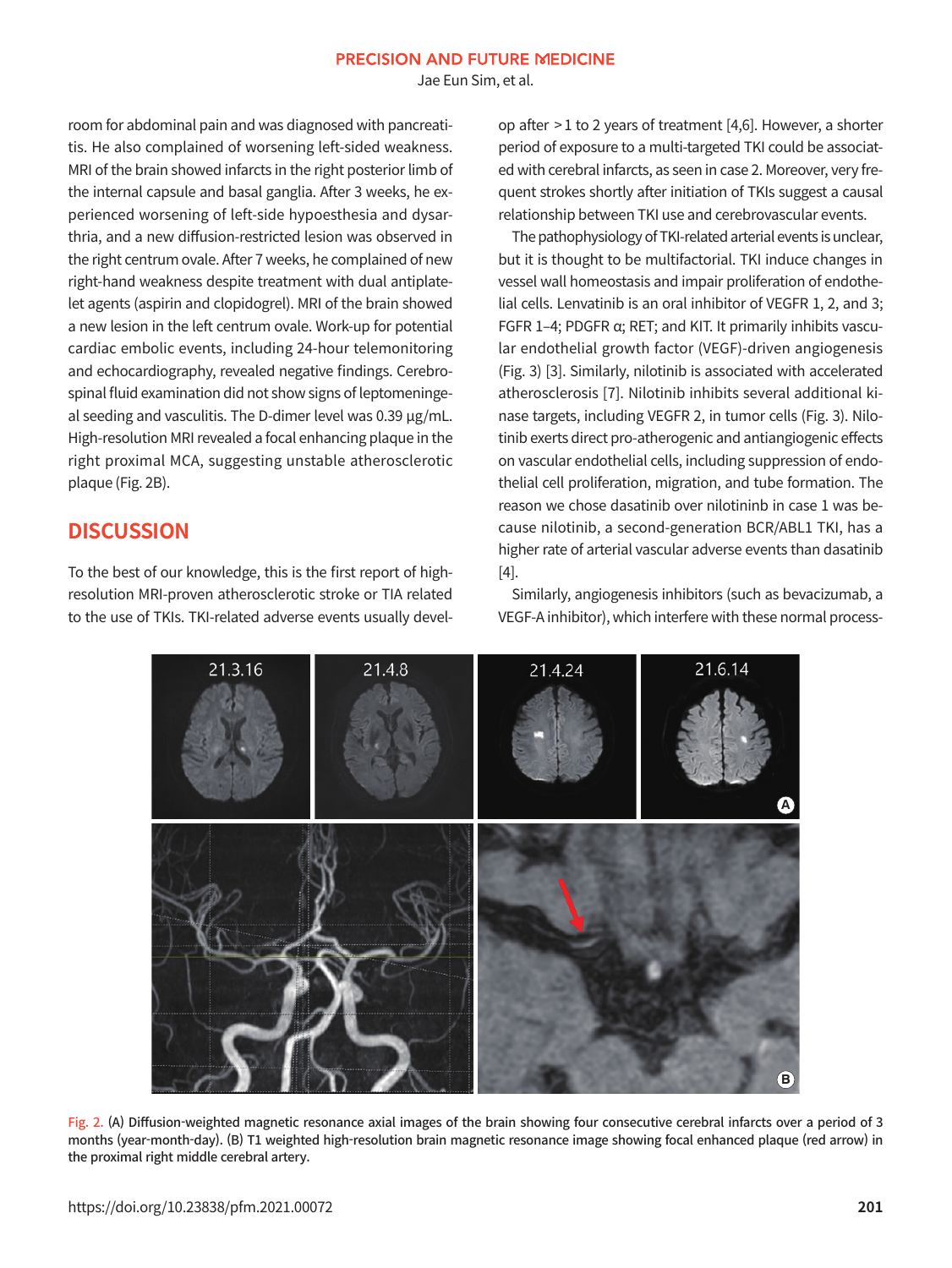#### PRECISION AND FUTURE MEDICINE

#### Non-thrombotic ischemic cerebral events related to TKI



Fig. 3. Mechanism of action of lenvatinib and nilotinib. Lenvatinib is a tyrosine kinase inhibitor (TKI) primarily directed against vascular endothelial growth factor receptor (VEGFR). It inhibits VEGFR 1, 2, and 3; fibroblast growth factor receptor (FGFR) 1–4, platelet-derived growth factor receptor (PDGFR) α; RET; and KIT. Nilotinib is a TKI primarily directed against BCR-ABL1. It inhibits BCR-ABL1 and VEGFR2.

es, may predispose to conditions such as stroke, coronary artery disease, and peripheral arterial disease [8]. In contrast, epidermal growth factor receptor (EGFR) inhibitors attenuate atherosclerosis via decreasing inflammation and oxidative stress [9]. Therefore, EGFR inhibitors could be a safer and effective treatment option in patients with lung cancer and cerebral infarction [10].

In conclusion, non-thrombotic stroke due to accelerated intracranial atherosclerosis may be an adverse effect of TKI therapy, especially VEGFR inhibitor therapy, in patients with cancer, probably due to their effects on angiogenesis. Our cases provide supporting evidence of accelerated atherosclerosis related to angiogenesis that inhibited chemotherapy. Because cancer and stroke share risk factors (such as smoking and obesity), patients with cancer could be prone to atherosclerosis. Therefore, newer targeted therapies should be used with caution, especially in patients with multiple vascular risk factors or established atherosclerosis. Therapeutic strategies for atherosclerosis, such as intensive statin therapy, can be useful in these patients, but their efficacy in clinical setting requires further research.

## **CONFLICTS OF INTEREST**

Oh Young Band has been editorial board of P&FM since January 2017. He was not involved in the review process of this case report.

## **ACKNOWLEDGMENTS**

This study was supported by the National Research Founda-

tion of Korea grant (No. 2018R1A2B2003489).

#### **ORCID**

Jae Eun Sim https://orcid.org/0000-0002-4583-4805 Jeongho Park https://orcid.org/0000-0003-3115-462X Oh Young Bang https://orcid.org/0000-0002-7962-8751

## **AUTHOR CONTRIBUTIONS**

Conception or design: JES, OYB. Acquisition, analysis, or interpretation of data: JES, JP. Drafting the work or revision: JES, OYB. Final approval of the manuscript: OYB.

## **REFERENCES**

- 1. Bang OY, Chung JW, Lee MJ, Seo WK, Kim GM, Ahn MJ, et al. Cancer-related stroke: an emerging subtype of ischemic stroke with unique pathomechanisms. J Stroke 2020;22: 1-10.
- 2. Li SH, Chen WH, Tang Y, Rau KM, Chen YY, Huang TL, et al. Incidence of ischemic stroke post-chemotherapy: a retrospective review of 10,963 patients. Clin Neurol Neurosurg 2006;108:150-6.
- 3. Campia U, Moslehi JJ, Amiri-Kordestani L, Barac A, Beckman JA, Chism DD, et al. Cardio-oncology: vascular and metabolic perspectives: a scientific statement from the American Heart Association. Circulation 2019;139:e579- 602.
- 4. Gora-Tybor J, Medras E, Calbecka M, Kolkowska-Lesniak